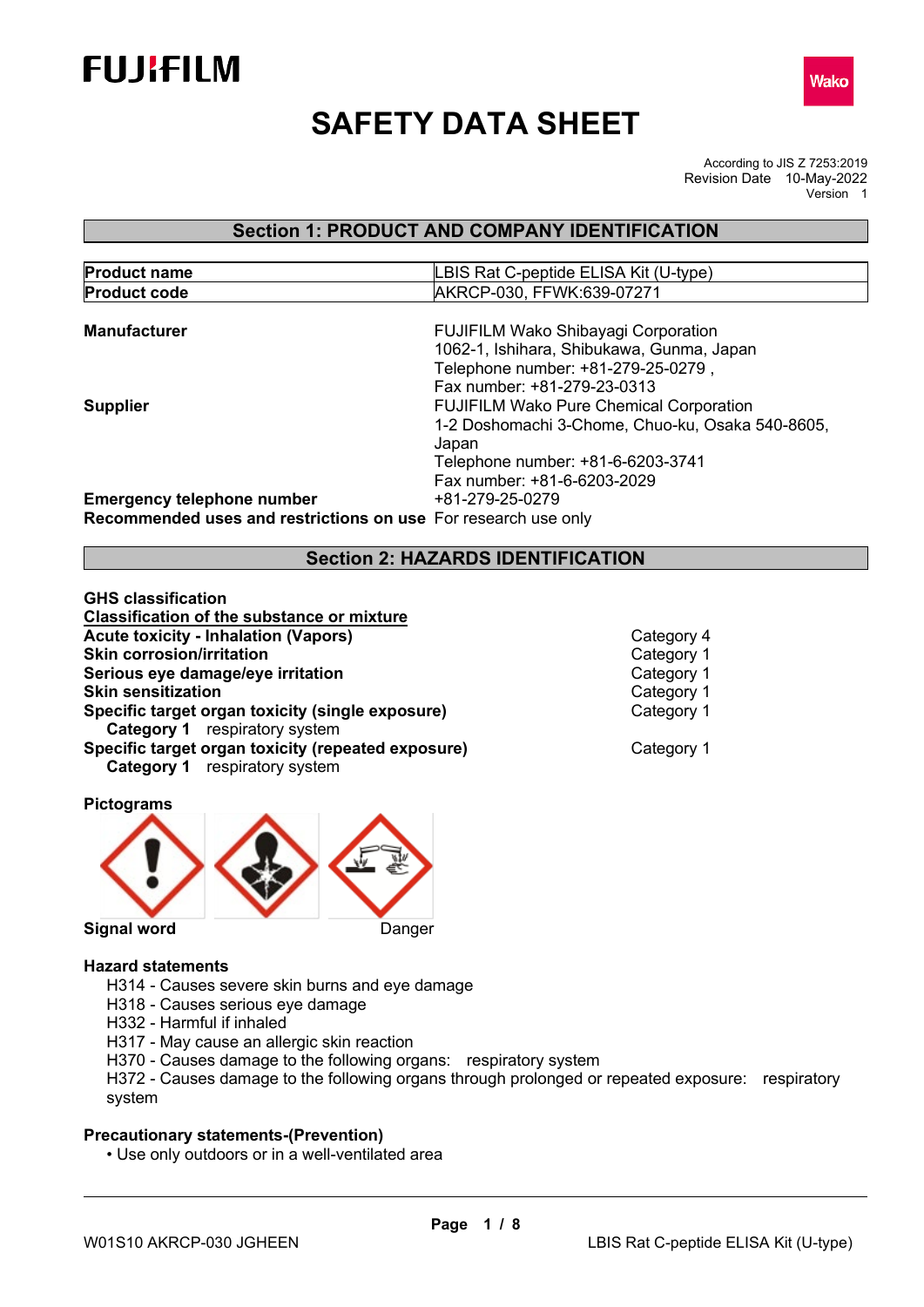- Do not breathe dust/fume/gas/mist/vapors/spray
- Wash face, hands and any exposed skin thoroughly after handling
- Wear protective gloves/protective clothing/eye protection/face protection
- Contaminated work clothing should not be allowed out of the workplace

• Do not eat, drink or smoke when using this product

#### **Precautionary statements-(Response)**

• IF IN EYES: Rinse cautiously with water for several minutes. Remove contact lenses, if present and easy to do. Continue rinsing.

\_\_\_\_\_\_\_\_\_\_\_\_\_\_\_\_\_\_\_\_\_\_\_\_\_\_\_\_\_\_\_\_\_\_\_\_\_\_\_\_\_\_\_\_\_\_\_\_\_\_\_\_\_\_\_\_\_\_\_\_\_\_\_\_\_\_\_\_\_\_\_\_\_\_\_\_\_\_\_\_\_\_\_\_\_\_\_\_\_\_

• Immediately call a POISON CENTER or doctor/physician

• IF ON SKIN (or hair): Remove/Take off immediately all contaminated clothing. Rinse skin with water/shower.

- Wash contaminated clothing before reuse.
- If skin irritation or rash occurs: Get medical advice/attention
- IF INHALED: Remove victim to fresh air and keep at rest in a position comfortable for breathing.
- Call a POISON CENTER or doctor/physician if you feel unwell.
- IF SWALLOWED: Rinse mouth. DO NOT induce vomiting.

#### **Precautionary statements-(Storage)**

• Store locked up.

#### **Precautionary statements-(Disposal)**

• Dispose of contents/container to an approved waste disposal plant

#### **Others Other hazards** Not available

#### **Section 3: COMPOSITION/INFORMATION ON INGREDIENTS**

#### **Single Substance or Mixture** Kit (Set of mixtures)

| <b>Chemical Name</b>                                   | Weight-% | Molecular weight | <b>ENCS</b> | <b>ISHL No.</b> | <b>CAS RN</b> |
|--------------------------------------------------------|----------|------------------|-------------|-----------------|---------------|
| Anti-C-peptide-coated plate                            |          | N/A              | N/A         | N/A             | N/A           |
| Standard C-peptide solution                            |          | N/A              | N/A         | N/A             | N/A           |
| <b>Buffer solution</b>                                 |          | N/A              | N/A         | N/A             | N/A           |
| Biotinylated anti-C-peptide antibody                   |          | N/A              | N/A         | N/A             | N/A           |
| HRP-conjugated streptavidin                            |          | N/A              | N/A         | N/A             | N/A           |
| Chromogen (TMB): 3,3', 5,5' -<br>Tetramethyl-benzidine |          | N/A              | N/A         | N/A             | N/A           |
| Stop solution                                          |          | N/A              | N/A         | N/A             | N/A           |
| Wash stock solution (10X)                              |          | N/A              | N/A         | N/A             | N/A           |

# **Impurities and/or Additives :** Not applicable

**Substances Remarks:** Sulfuric Acid 6.9 %, Poly (oxyethylene) sorbitan monolaurate <1 %, 2-Methyl-2H-isothiazol-3-one <0.2 %

### **Section 4: FIRST AID MEASURES**

#### **Inhalation**

Remove to fresh air. If symptoms persist, call a physician.

# **Skin contact**

Wash off immediately with soap and plenty of water. If symptoms persist, call a physician.

#### **Eye contact**

IF IN EYES: Rinse cautiously with water for several minutes. Remove contact lenses, if present and easy to do. Continue rinsing. Immediate medical attention is required.

#### **Ingestion**

Rinse mouth. Never give anything by mouth to an unconscious person. Call a physician or poison control center immediately. Do not induce vomiting without medical advice.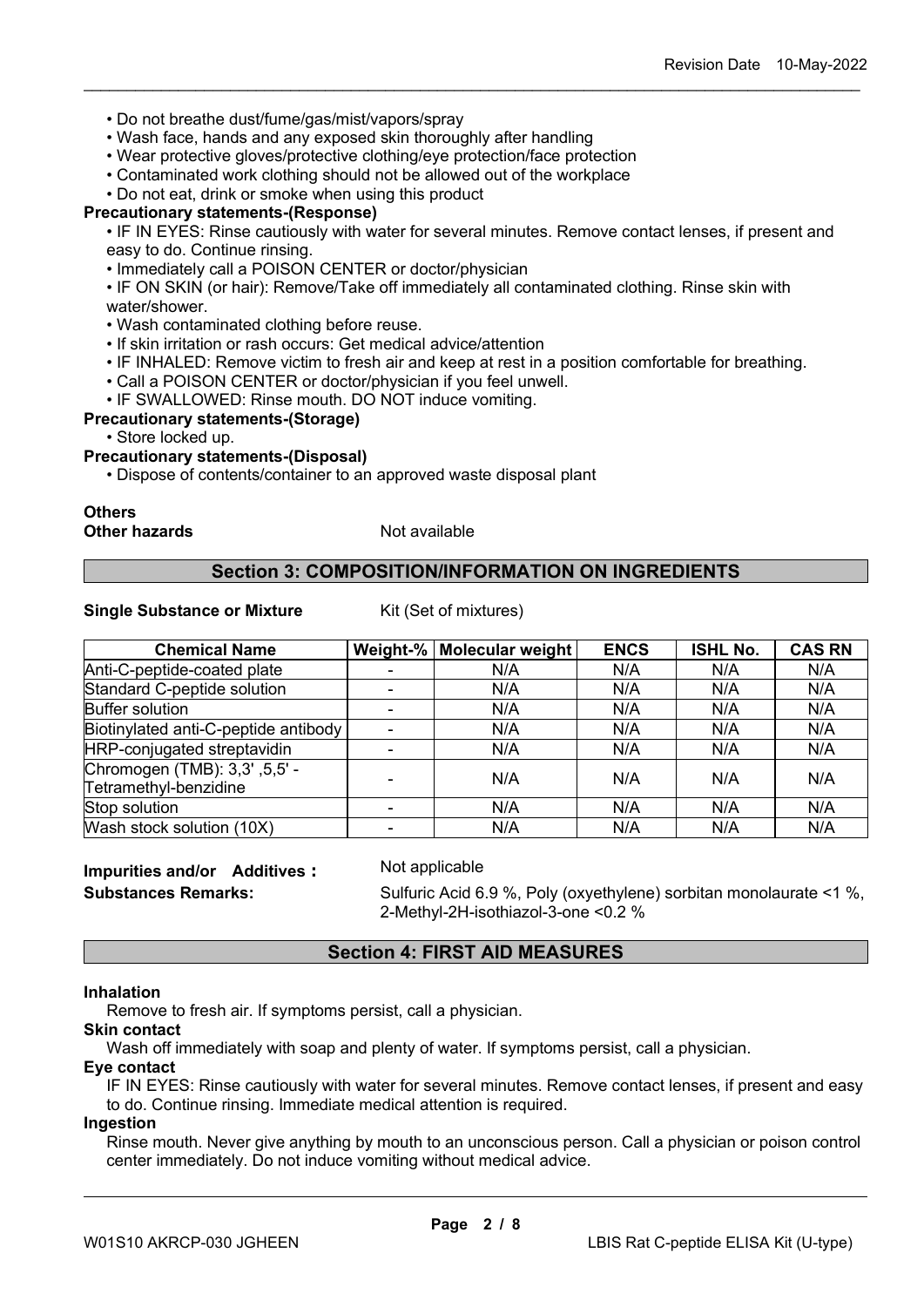#### **Protection of first-aiders**

Use personal protective equipment as required.

#### **Section 5: FIRE FIGHTING MEASURES**

\_\_\_\_\_\_\_\_\_\_\_\_\_\_\_\_\_\_\_\_\_\_\_\_\_\_\_\_\_\_\_\_\_\_\_\_\_\_\_\_\_\_\_\_\_\_\_\_\_\_\_\_\_\_\_\_\_\_\_\_\_\_\_\_\_\_\_\_\_\_\_\_\_\_\_\_\_\_\_\_\_\_\_\_\_\_\_\_\_\_

#### **Suitable extinguishing media**

Water spray (fog), Carbon dioxide (CO<sub>2</sub>), Foam, Extinguishing powder, Sand

#### **Unsuitable extinguishing media**

No information available

#### **Specific hazards arising from the chemical product**

Thermal decomposition can lead to release of irritating and toxic gases and vapors.

### **Special extinguishing method**

No information available

#### **Special protective actions for fire-fighters**

Use personal protective equipment as required. Firefighters should wear self-contained breathing apparatus and full firefighting turnout gear.

#### **Section 6: ACCIDENTAL RELEASE MEASURES**

#### **Personal precautions, protective equipment and emergency procedures**

For indoor, provide adequate ventilation process until the end of working. Deny unnecessary entry other than the people involved by, for example, using a rope. While working, wear appropriate protective equipments to avoid adhering it on skin, or inhaling the gas. Work from windward, and retract the people downwind.

#### **Environmental precautions**

To be careful not discharged to the environment without being properly handled waste water contaminated.

**Methods and materials for contaminant and methods and materials for cleaning up**

Absorb dry sand, earth, sawdust and the waste. Collect empty container that can be sealed.

### **Recovery, neutralization**

No information available

#### **Secondary disaster prevention measures**

Clean contaminated objects and areas thoroughly observing environmental regulations.

#### **Section 7: HANDLING AND STORAGE**

#### **Handling**

#### **Technical measures**

Avoid contact with oxidizing and reducing agents. Avoid contact with alkaline substances. Use with local exhaust ventilation.

#### **Precautions**

Do not rough handling containers, such as upsetting, falling, giving a shock, and dragging. Prevent leakage, overflow, and scattering. Not to generate steam and dust in vain. Seal the container after use. After handling, wash hands and face, and then gargle. In places other than those specified, should not be smoking or eating and drinking. Should not be brought contaminated protective equipment and gloves to rest stops. Deny unnecessary entry of non-emergency personnel to the handling area.

#### **Safety handling precautions**

Use personal protective equipment as required. Avoid contact with skin, eyes or clothing.

#### **Storage**

| Store away from sunlight in a cool (2 $^{\circ}$ C -8 $^{\circ}$ C) well-ventilated dry<br>place. |
|---------------------------------------------------------------------------------------------------|
| No information available                                                                          |
| Strong oxidizing agents, Reducing agent, Alkali                                                   |
|                                                                                                   |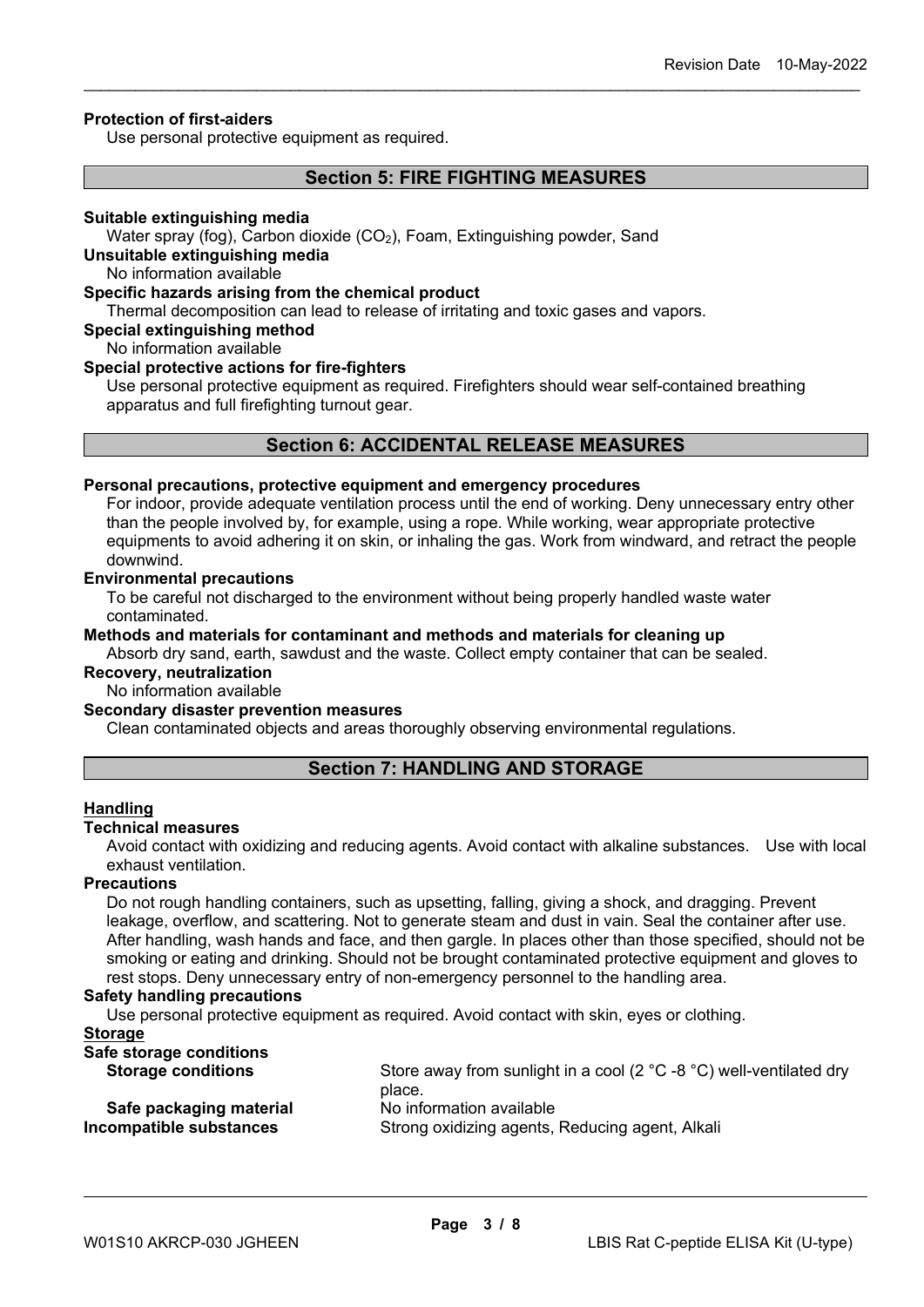#### **Section 8: EXPOSURE CONTROLS/PERSONAL PROTECTION**

\_\_\_\_\_\_\_\_\_\_\_\_\_\_\_\_\_\_\_\_\_\_\_\_\_\_\_\_\_\_\_\_\_\_\_\_\_\_\_\_\_\_\_\_\_\_\_\_\_\_\_\_\_\_\_\_\_\_\_\_\_\_\_\_\_\_\_\_\_\_\_\_\_\_\_\_\_\_\_\_\_\_\_\_\_\_\_\_\_\_

#### **Engineering controls**

In case of indoor workplace, seal the source or use a local exhaust system. Provide the safety shower facility, and hand- and eye-wash facility. And display their position clearly.

#### **Exposure limits**

| <b>Chemical Name</b> | <b>JSOH (Japan)</b> | <b>ISHL (Japan)</b> | <b>ACGIH</b>              |
|----------------------|---------------------|---------------------|---------------------------|
| Sulfuric Acid        | mg/m <sup>3</sup>   | N/A                 | TWA 0.2 mg/m <sup>3</sup> |
| 7664-93-9            |                     |                     |                           |

#### **Personal protective equipment**

**Respiratory protection**<br> **Respiratory protection**<br> **Cas mask for acidic gas<br>
Impermeable protective Hand protection**<br> **Eye protection**<br> **Eye protection**<br> **Exercise**<br> **Exercise**<br> **Exercise**<br> **Exercise**<br> **Exercise**<br> **Exercise**<br> **Exercise**<br> **Exercise**<br> **Exercise**<br> **Exercise**<br> **Exercise**<br> **Exercise**<br> **Exercise Skin and body protection** 

protective eyeglasses or chemical safety goggles<br>Long-sleeved work clothes

# **General hygiene considerations**

Handle in accordance with good industrial hygiene and safety practice.

#### **Section 9: PHYSICAL AND CHEMICAL PROPERTIES**

#### **Form**

| <b>Appearance</b>                                      | Kit (Set of mixtures) |
|--------------------------------------------------------|-----------------------|
| Odor                                                   | No data available     |
| <b>Melting point/freezing point</b>                    | No data available     |
| Boiling point, initial boiling point and boiling range | No data available     |
| <b>Flammability</b>                                    | No data available     |
| <b>Evaporation rate:</b>                               | No data available     |
| Flammability (solid, gas):                             | No data available     |
| Upper/lower flammability or explosive limits           |                       |
| Upper:                                                 | No data available     |
| Lower:                                                 | No data available     |
| <b>Flash point</b>                                     | No data available     |
| <b>Auto-ignition temperature:</b>                      | No data available     |
| <b>Decomposition temperature:</b>                      | No data available     |
| рH                                                     | No data available     |
| Viscosity (coefficient of viscosity)                   | No data available     |
| <b>Dynamic viscosity</b>                               | No data available     |
| <b>Solubilities</b>                                    | No data available     |
| n-Octanol/water partition coefficient: (log Pow)       | No data available     |
| Vapor pressure                                         | No data available     |
| <b>Specific Gravity / Relative density</b>             | No data available     |
| <b>Vapor density</b>                                   | No data available     |
| <b>Particle characteristics</b>                        | No data available     |
|                                                        |                       |

# **Section 10: STABILITY AND REACTIVITY**

#### **Stability Reactivity**<br> **Chemical stability**<br> **Chemical stability**<br> **Chemical stability**<br> **Chemical stability**<br> **Chemical stability** Stable under recommended storage conditions. **Hazardous reactions** None under normal processing **Conditions to avoid** Extremes of temperature and direct sunlight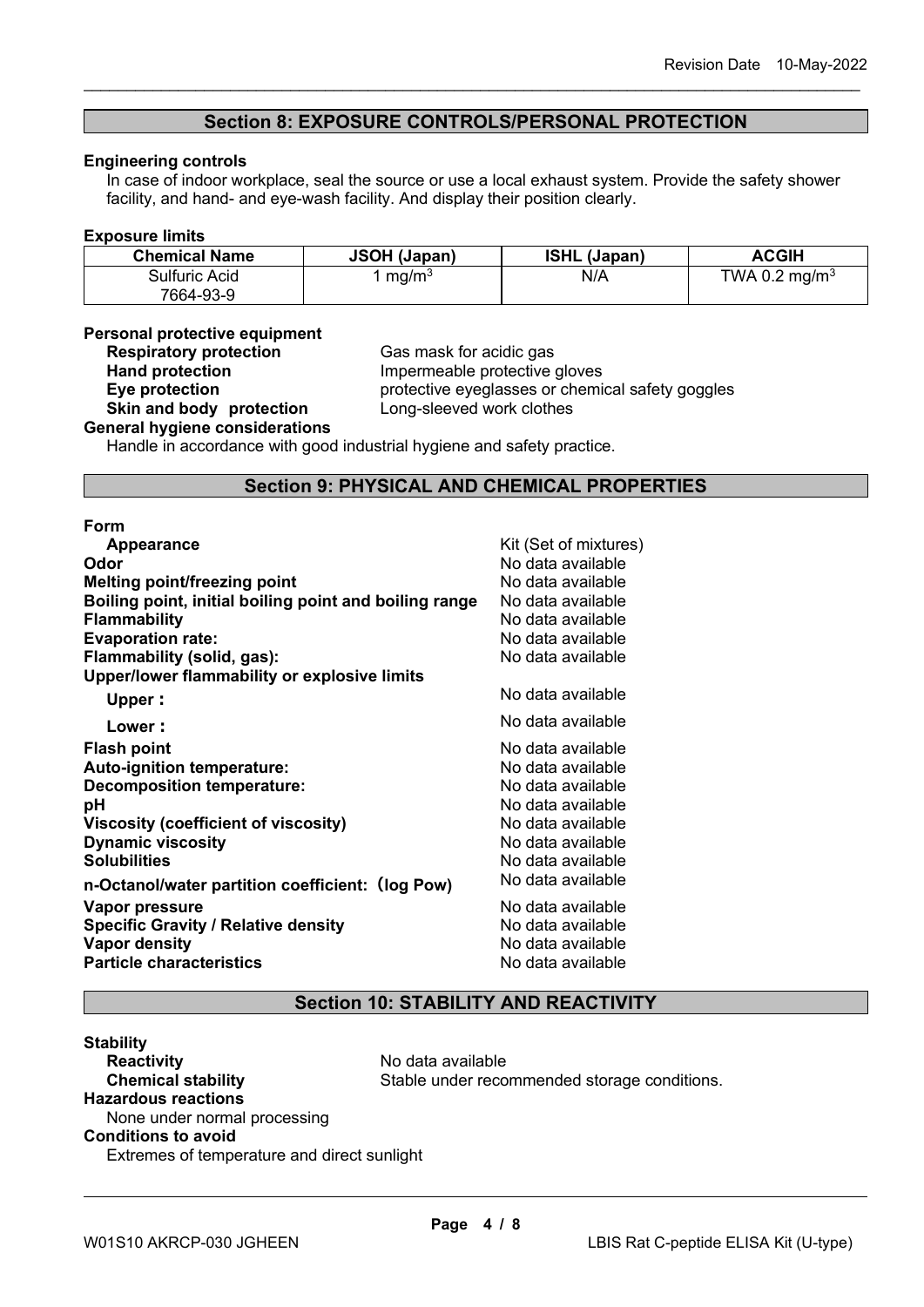#### **Incompatible materials**

Strong oxidizing agents, Reducing agent, Alkali

#### **Hazardous decomposition products**

Carbon monooxide (CO), Carbon dioxide (CO<sub>2</sub>), Nitrogen oxides (NOx), Sulfur oxides (SOx), Phosphorus oxide

\_\_\_\_\_\_\_\_\_\_\_\_\_\_\_\_\_\_\_\_\_\_\_\_\_\_\_\_\_\_\_\_\_\_\_\_\_\_\_\_\_\_\_\_\_\_\_\_\_\_\_\_\_\_\_\_\_\_\_\_\_\_\_\_\_\_\_\_\_\_\_\_\_\_\_\_\_\_\_\_\_\_\_\_\_\_\_\_\_\_

### **Section 11: TOXICOLOGICAL INFORMATION**

#### **Acute toxicity**

| <b>Chemical Name</b>                       | <b>Oral LD50</b>                       | <b>Dermal LD50</b> | <b>Inhalation LC50</b> |
|--------------------------------------------|----------------------------------------|--------------------|------------------------|
| Sulfuric Acid                              | 2140 mg/kg (Rat)                       | N/A                | 347 ppm (Rat) 4 h      |
| Poly (oxyethylene) sorbitan<br>monolaurate | 37000 mg/kg (Rat)<br>36700 µL/kg (Rat) | N/A                | N/A                    |
| 2-Methyl-2H-isothiazol-3-                  | 120 mg/kg $(Rat)$                      | 200 mg/kg (Rabbit) | 0.11 mg/L (Rat) 4 h    |
| lone                                       |                                        |                    |                        |

| <b>Chemical Name</b> | <b>Acute toxicity -oral-</b><br>source information | source information      | Acute toxicity -dermal- Acute toxicity -inhalation<br>gas- source information |
|----------------------|----------------------------------------------------|-------------------------|-------------------------------------------------------------------------------|
| Sulfuric Acid        | Based on the NITE GHS                              | Based on the NITE GHS   | Based on the NITE GHS                                                         |
|                      | Iclassification results.                           | classification results. | classification results.                                                       |

| <b>Chemical Name</b> | vapor-source<br><i>information</i> |                         | Acute toxicity -inhalation Acute toxicity -inhalation Acute toxicity -inhalation<br>dust-source information mist-source information |
|----------------------|------------------------------------|-------------------------|-------------------------------------------------------------------------------------------------------------------------------------|
| Sulfuric Acid        | Based on the NITE GHS              | Based on the NITE GHS   | Based on the NITE GHS                                                                                                               |
|                      | classification results.            | classification results. | classification results.                                                                                                             |

#### **Skin irritation/corrosion**

|                                          | <b>Chemical Name</b> |                                           | Skin corrosion/irritation source information                   |                                               |                     |
|------------------------------------------|----------------------|-------------------------------------------|----------------------------------------------------------------|-----------------------------------------------|---------------------|
|                                          | <b>Sulfuric Acid</b> |                                           | Based on the NITE GHS classification results.                  |                                               |                     |
| Serious eye damage/ irritation           |                      |                                           |                                                                |                                               |                     |
|                                          | <b>Chemical Name</b> |                                           | Serious eye damage/irritation source information               |                                               |                     |
|                                          | <b>Sulfuric Acid</b> |                                           |                                                                | Based on the NITE GHS classification results. |                     |
| <b>Respiratory or skin sensitization</b> |                      |                                           |                                                                |                                               |                     |
|                                          | <b>Chemical Name</b> |                                           | <b>Respiratory or Skin sensitization source</b><br>information |                                               |                     |
|                                          | <b>Sulfuric Acid</b> |                                           |                                                                | Based on the NITE GHS classification results. |                     |
| <b>Reproductive cell mutagenicity</b>    |                      |                                           |                                                                |                                               |                     |
| <b>Chemical Name</b>                     |                      | germ cell mutagencity source information  |                                                                |                                               |                     |
| <b>Sulfuric Acid</b>                     |                      |                                           | Based on the NITE GHS classification results.                  |                                               |                     |
| Carcinogenicity                          |                      |                                           |                                                                |                                               |                     |
| <b>Chemical Name</b>                     |                      | <b>Carcinogenicity source information</b> |                                                                |                                               |                     |
|                                          | <b>Sulfuric Acid</b> |                                           | Based on the NITE GHS classification results.                  |                                               |                     |
|                                          |                      |                                           |                                                                |                                               |                     |
| <b>Chemical Name</b>                     | <b>NTP</b>           | <b>IARC</b>                               |                                                                | <b>ACGIH</b>                                  | <b>JSOH (Japan)</b> |
| <b>Sulfuric Acid</b><br>7664-93-9        |                      | Group 1                                   |                                                                | A2                                            |                     |
| <b>Reproductive toxicity</b>             |                      |                                           |                                                                |                                               |                     |

| <b>Chemical Name</b>        | Reproductive toxicity source information      |
|-----------------------------|-----------------------------------------------|
| Sulfuric Acid               | Based on the NITE GHS classification results. |
| <b>STOT-single exposure</b> |                                               |
| <b>Chemical Name</b>        | STOT -single exposure- source information     |
| Sulfuric Acid               | Based on the NITE GHS classification results. |

**STOT-repeated exposure**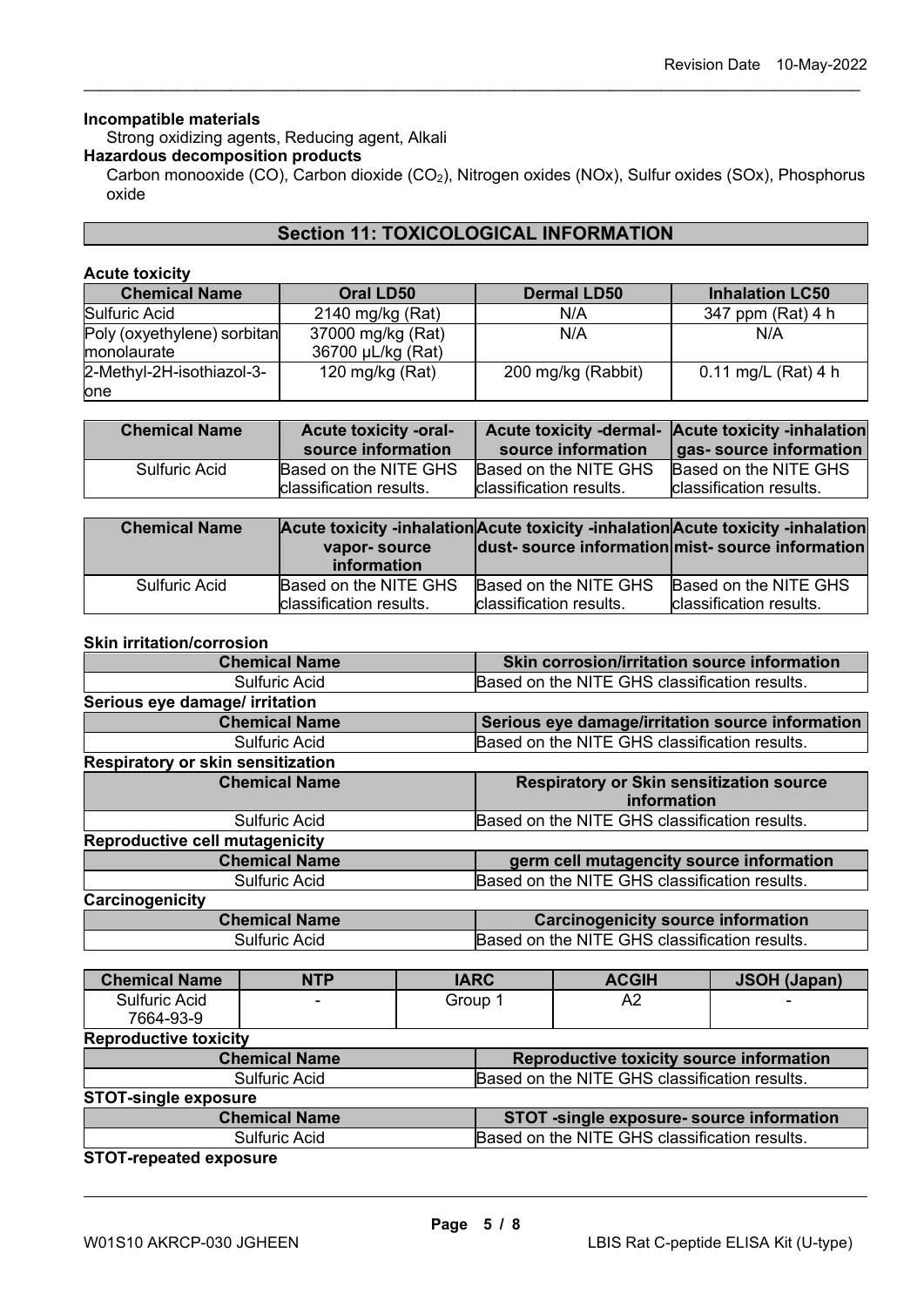| <b>Chemical Name</b>     | STOT-repeated exposure- source information    |
|--------------------------|-----------------------------------------------|
| Sulfuric Acid            | Based on the NITE GHS classification results. |
| <b>Aspiration hazard</b> |                                               |
| $ -$<br>.                | ____                                          |

\_\_\_\_\_\_\_\_\_\_\_\_\_\_\_\_\_\_\_\_\_\_\_\_\_\_\_\_\_\_\_\_\_\_\_\_\_\_\_\_\_\_\_\_\_\_\_\_\_\_\_\_\_\_\_\_\_\_\_\_\_\_\_\_\_\_\_\_\_\_\_\_\_\_\_\_\_\_\_\_\_\_\_\_\_\_\_\_\_\_

**Chemical Name**<br> **Aspiration Hazard source information**<br> **Aspiration Hazard source information**<br> **Aspiration Hazard source information**<br> **Aspiration Hazard source information** Based on the NITE GHS classification results.

# **Section 12: ECOLOGICAL INFORMATION**

#### **Ecotoxicity**

| <b>Chemical Name</b>         | <b>Algae/aquatic plants</b> | Fish                                                 | <b>Crustacea</b>                         |
|------------------------------|-----------------------------|------------------------------------------------------|------------------------------------------|
| Sulfuric Acid                | N/A                         | LC50:Lepomis<br>$macrochirus$ 16 - 28<br>$mq/L$ 96 h | LC50:Daphnia magna<br>29 mg/L 24 h       |
| 2-Methyl-2H-isothiazol-3-one | N/A                         | LC50: Oncorhynchus<br>mykiss 0.07 mg/L, 96h          | EC50: Daphinia magna<br>$0.18$ mg/L, 48h |

#### **Other data**

| <b>Chemical Name</b> | Short-term (acute) hazardous to   Long-term (chronic) hazardous<br>the aquatic environment source | to the aquatic environment                       |  |
|----------------------|---------------------------------------------------------------------------------------------------|--------------------------------------------------|--|
|                      | information                                                                                       | source information                               |  |
| Sulfuric Acid        | Based on the NITE GHS<br>classification results.                                                  | Based on the NITE GHS<br>classification results. |  |

**Persistence and degradability** No information available<br>**Bioaccumulative potential** No information available **Bioaccumulative potential<br>Mobility in soil Hazard to the ozone layer** 

No information available<br>No information available

### **Section 13: DISPOSAL CONSIDERATIONS**

#### **Waste from residues**

Disposal should be in accordance with applicable regional, national and local laws and regulations. **Contaminated container and contaminated packaging**

Disposal should be in accordance with applicable regional, national and local laws and regulations.

#### **Section 14: TRANSPORT INFORMATION**

| <b>ADR/RID</b>                   |                                                                     |
|----------------------------------|---------------------------------------------------------------------|
| UN number                        | <b>UN3264</b>                                                       |
| Proper shipping name:            | Corrosive liquid, acidic, inorganic, n.o.s. (Diluted Sulfuric Acid) |
| UN classification                | 8                                                                   |
| <b>Subsidiary hazard class</b>   |                                                                     |
| Packing group                    | Ш                                                                   |
| <b>Marine pollutant</b>          | Not applicable                                                      |
| <b>IMDG</b>                      |                                                                     |
| UN number                        | <b>UN3264</b>                                                       |
| Proper shipping name:            | Corrosive liquid, acidic, inorganic, n.o.s. (Diluted Sulfuric Acid) |
| UN classification                | 8                                                                   |
| <b>Subsidiary hazard class</b>   |                                                                     |
| Packing group                    | Ш                                                                   |
| <b>Marine pollutant (Sea)</b>    | Not applicable                                                      |
| Transport in bulk according to   | No information available                                            |
| Annex II of MARPOL 73/78 and the |                                                                     |
| <b>IBC Code</b>                  |                                                                     |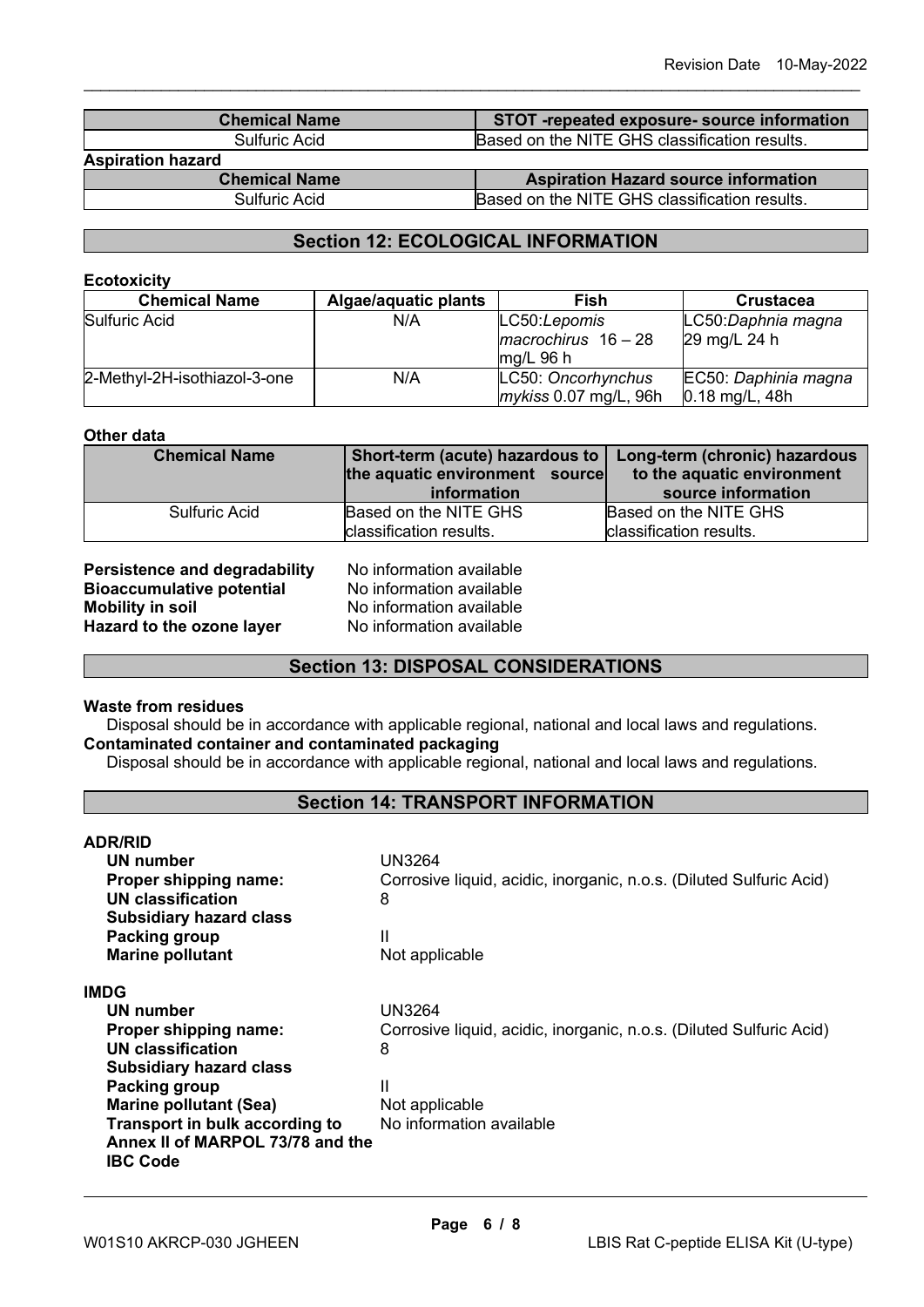| <b>IATA</b><br><b>UN number</b><br>Proper shipping name:<br><b>UN classification</b><br><b>Subsidiary hazard class</b><br>Packing group | <b>UN3264</b><br>Corrosive liquid, acidic, inorganic, n.o.s. (Diluted Sulfuric Acid)<br>8<br>Ш                                                                                                                                                                                                         |                         |          |  |  |
|-----------------------------------------------------------------------------------------------------------------------------------------|--------------------------------------------------------------------------------------------------------------------------------------------------------------------------------------------------------------------------------------------------------------------------------------------------------|-------------------------|----------|--|--|
| <b>Environmentally Hazardous</b><br><b>Substance</b>                                                                                    | Not applicable                                                                                                                                                                                                                                                                                         |                         |          |  |  |
| <b>Section 15: REGULATORY INFORMATION</b>                                                                                               |                                                                                                                                                                                                                                                                                                        |                         |          |  |  |
| <b>International Inventories</b>                                                                                                        |                                                                                                                                                                                                                                                                                                        |                         |          |  |  |
| <b>EINECS/ELINCS</b><br><b>TSCA</b>                                                                                                     |                                                                                                                                                                                                                                                                                                        |                         |          |  |  |
| Japanese regulations                                                                                                                    |                                                                                                                                                                                                                                                                                                        |                         |          |  |  |
| <b>Fire Service Act</b>                                                                                                                 | Not applicable                                                                                                                                                                                                                                                                                         |                         |          |  |  |
| <b>Poisonous and Deleterious</b><br><b>Substances Control Law</b>                                                                       | Not applicable                                                                                                                                                                                                                                                                                         |                         |          |  |  |
| <b>Industrial Safety and Health Act</b>                                                                                                 | Harmful Substances Whose Names Are to be Indicated on the                                                                                                                                                                                                                                              |                         |          |  |  |
| <b>Act on the Evaluation of Chemical</b>                                                                                                | Label (Law Art.57, Para.1, Enforcement Order Art.18)<br>Group 3 Specified Chemical Substance, (Ordinance on Prevention<br>of Hazards Due to Specified Chemical Substances Art.2 Para.1,<br>Item $6)$<br>Notifiable Substances (Law Art.57-2, Enforcement Order Art.18-2<br>Attached Table No.9) No.613 |                         |          |  |  |
| <b>Substances and Regulation of</b><br><b>Their Manufacture, etc</b>                                                                    | Priority Assessment Chemical Substances (Law Article 2, Para.5)                                                                                                                                                                                                                                        |                         |          |  |  |
| Regulations for the carriage and<br>storage of dangerous goods in<br>ship                                                               | Corrosive Substances (Ordinance Art.3, Ministry of Transportation<br>Ordinance Regarding Transport by Ship and Storage, Attached<br>Table 1)                                                                                                                                                           |                         |          |  |  |
| <b>Civil Aeronautics Law</b>                                                                                                            | Corrosive Substances (Ordinance Art. 194, MITL Nortification for Air                                                                                                                                                                                                                                   |                         |          |  |  |
| <b>Marine Pollution Prevention Law</b>                                                                                                  | Transportation of Explosives etc., Attached Table 1)<br>Enfocement ordinance Appendix No.1 Noxious liquid substance<br>category Y                                                                                                                                                                      |                         |          |  |  |
| <b>Pollutant Release and Transfer</b>                                                                                                   | Not applicable                                                                                                                                                                                                                                                                                         |                         |          |  |  |
| <b>Register Law</b>                                                                                                                     |                                                                                                                                                                                                                                                                                                        |                         |          |  |  |
| <b>Water Pollution Control Act</b>                                                                                                      | Specified substances (Law Art.2 Para.4, Enforcement Order Art.3-<br>3)                                                                                                                                                                                                                                 |                         |          |  |  |
| <b>Air Pollution Control Law</b>                                                                                                        | <b>Specified Substances</b>                                                                                                                                                                                                                                                                            |                         |          |  |  |
| <b>Industrial Safety and Health Law</b>                                                                                                 |                                                                                                                                                                                                                                                                                                        |                         |          |  |  |
| <b>Law Name</b>                                                                                                                         | <b>Chemical Name in Regulation</b>                                                                                                                                                                                                                                                                     | <b>Ordinance Number</b> | Weight % |  |  |
| Notifiable Substances (Law Art.57-                                                                                                      | Sulfuric acid                                                                                                                                                                                                                                                                                          | 613                     | 6.9      |  |  |
| 2, Enforcement Order Art. 18-2<br>Attached Table No.9, and Law                                                                          |                                                                                                                                                                                                                                                                                                        |                         |          |  |  |

\_\_\_\_\_\_\_\_\_\_\_\_\_\_\_\_\_\_\_\_\_\_\_\_\_\_\_\_\_\_\_\_\_\_\_\_\_\_\_\_\_\_\_\_\_\_\_\_\_\_\_\_\_\_\_\_\_\_\_\_\_\_\_\_\_\_\_\_\_\_\_\_\_\_\_\_\_\_\_\_\_\_\_\_\_\_\_\_\_\_

# **Section 16: OTHER INFORMATION**

|               | <b>Key literature references and sources</b> NITE: National Institute of Technology and Evaluation (JAPAN) |
|---------------|------------------------------------------------------------------------------------------------------------|
| for data etc. | http://www.safe.nite.go.jp/japan/db.html                                                                   |
|               | IATA dangerous Goods Regulations                                                                           |

RTECS:Registry of Toxic Effects of Chemical Substances Japan Industrial Safety and Health Association GHS Model SDS Dictionary of Synthetic Organic Chemistry , SSOCJ, Koudansha

Art.56-1)